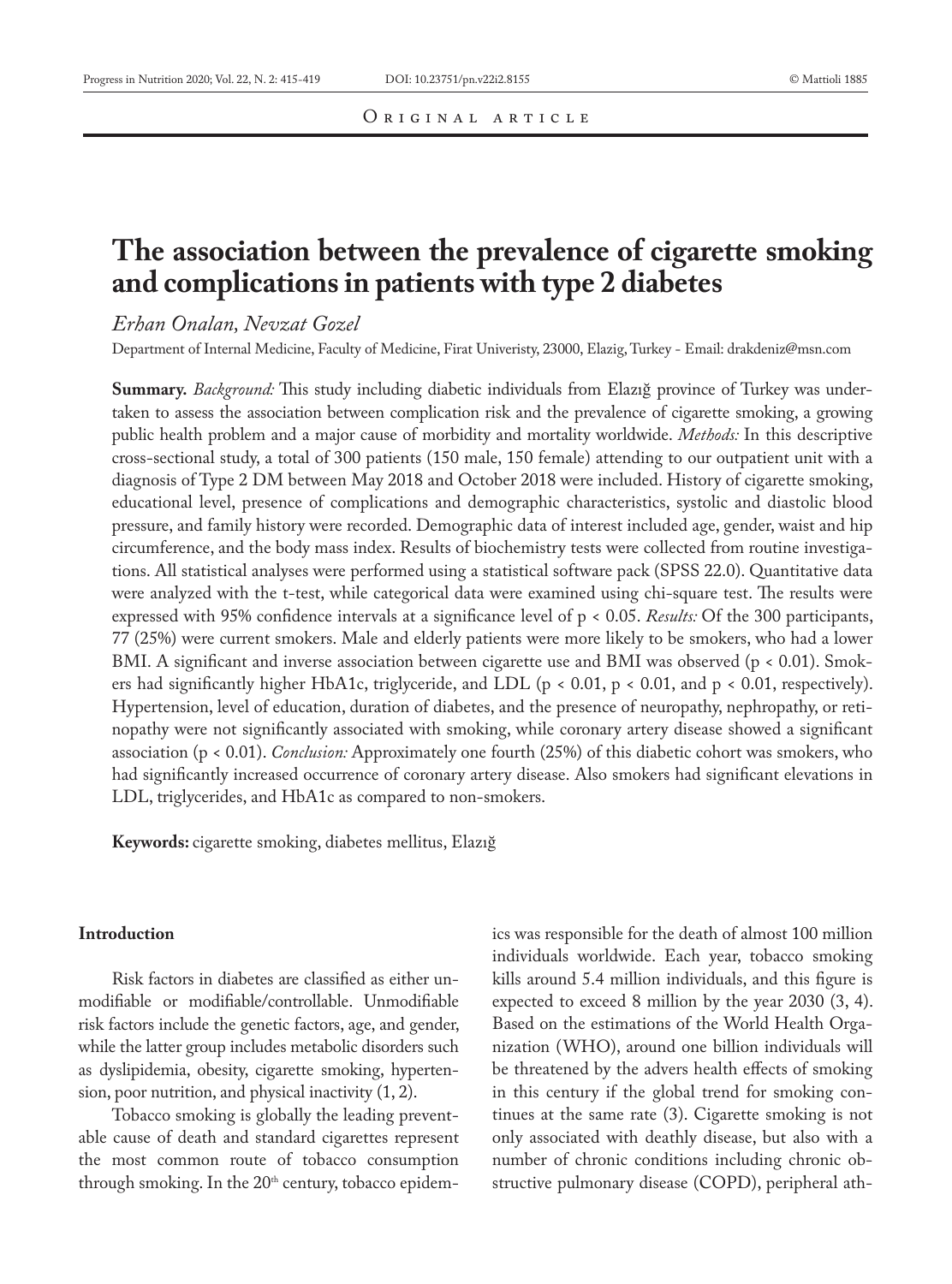erosclerosis, and ocular vasodynamic alterations. The adverse effects of cigarette smoking are generally not evident in the short term, and smokers tend to deny the harmful effects of smoking as long as they maintain their health and they ignore such effects (5). In Turkey, where the rate of cigarette smoking is second highest after Greece among all European countries, the prevalence of smoking is increasing in contrast with the developed world, reaching 52% and 17% in males and females over 18 years of age (3).

Type 2 diabetes, obesity, and cigarette smoking represent major preventable causes of morbidity and mortality worldwide. A significant association between smoking, diabetes, dyslipidemia, and obesity exists. For instance, multiple studies reported a link between cigarette smoking and lower body weight as well as a lower body mass index (BMI). Furthermore, similar associations have been observed between cigarette smoking and dyslipidemia, insulin resistance, and diabetes (6-11). In this descriptive, cross-sectional, population-based study we compared the complication rates in a group of diabetic smoker and non-smoker patients followed up and treated at our hospital in the Elazığ province of Turkey.

#### **Materials and Methods**

In this descriptive and cross-sectional study, the study sample consisted of a total of 300 patients (150 male, 150 female) followed-up and treated with a diagnosis of Type 2 DM at our outpatient unit. The study was conducted in the Elazığ Province of Turkey in October and November 2018.

Demographic data such as gender, age, cigarette smoking status, educational level, duration of diabetes, and complications were collected via questionnaires. Body mass index (BMI) values were calculated by dividing the body weight in kilograms by the square of the height in meters. Waist circumference was measured in centimeters using a measuring tape. Also, systolic and diastolic blood pressures were measured and recorded.

Routine biochemistry parameters were tested in the central biochemistry laboratory of our hospital. HbA1c, LDL, and triglyceride results were retrieved from the electronic records of routine biochemistry investigations.

All statistical analyses were performed using SPSS 22.0 software pack. For data assessment, in addition to descriptive statistics [Mean  $(\overline{X})$ , Standard deviation (SD)], Student's t test was used for the comparison of quantitative data with normal distribution, while one-way ANOVA was used for the comparisons between the groups. The significance of the difference between two statistically matched samples was tested with Wilcoxon's paired two sample test, while the chisquare test was used for the comparison of quantitative data. The results were expressed with 95% confidence intervals, and a p value of less than 0.05 was considered significant.

The study protocol was approved by the Coordination Center for Scientific Research Projects, Fırat University, Turkey (date and no of approval: 19th July 2018, no: 07). The participation was on a voluntary basis, without any effect on the medical care and any financial obligations, and oral and written consent were obtained from each participant before the study procedures were carried out.

#### **Results**

#### *Sociodemographic data*

The mean age of the 300 Type 2 DM patients included in the study was  $56.3$  years ( $\pm$  12 SD; range: 33-78 y), and of these patients 25% were smokers. The mean age among smokers and non-smokers was 58.6  $\pm$  13 and 55.5  $\pm$  12.2 years (p=0.06). Among the 150 males (50%) in the sample, 49 (32.6%) were smokers, while among 150 female participants (50%), 28 (18.6%) were smokers, and this difference was statistically significant (p=0.006). Overall, smokers and nonsmokers did not differ significantly in terms of education level, incidence of hypertension, and duration of diabetes.

# *Cigarette smoking and laboratory parameters in patients with diabetes mellitus*

Non-smokers had higher BMI as compared to smokers, while LDL-C, triglycerides, HbA1c, fasting blood glucose, and post-prandial glucose levels were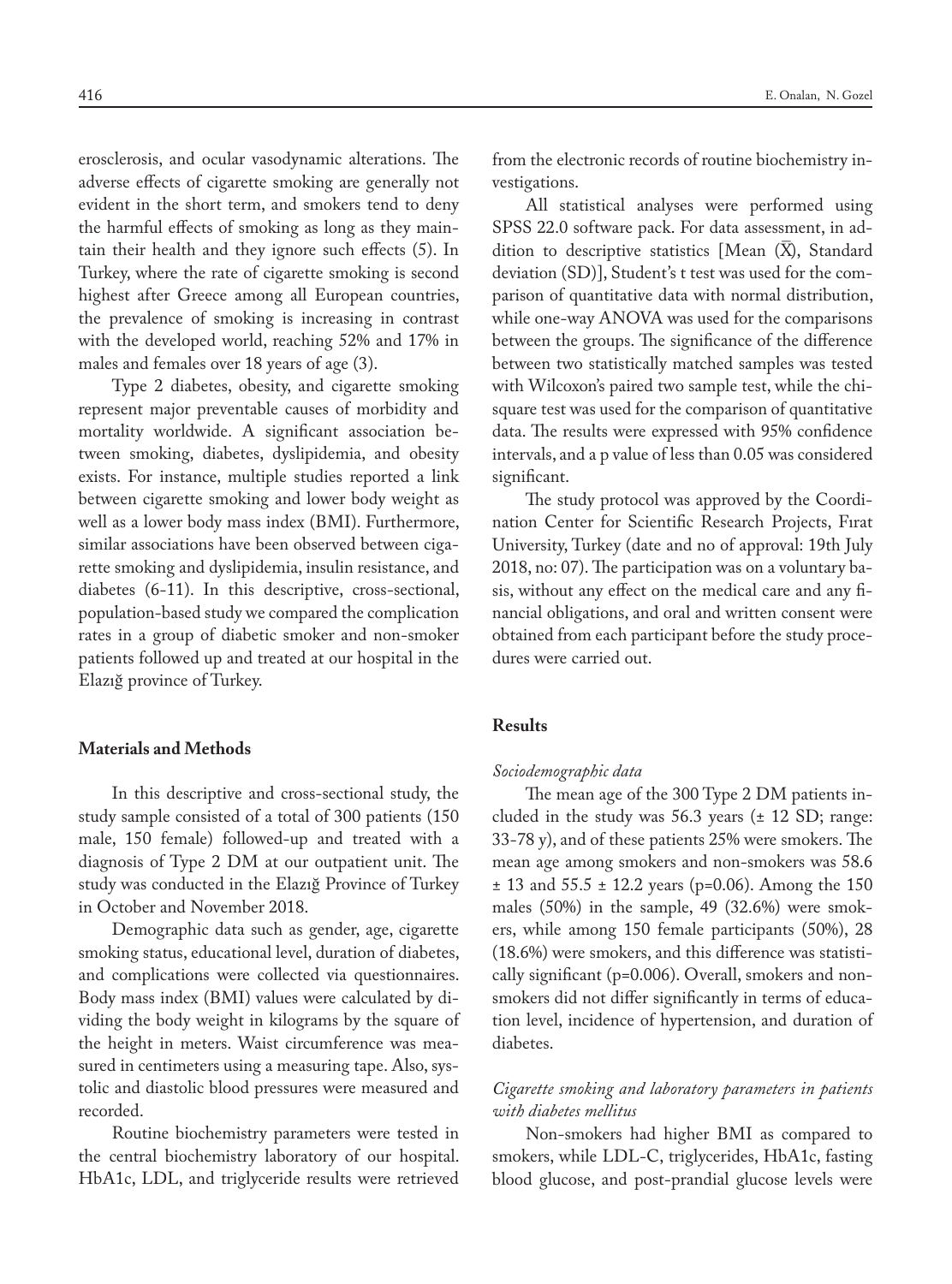| <b>Table 1.</b> Patient Characteristics |               |                                   |            |         |  |  |  |  |
|-----------------------------------------|---------------|-----------------------------------|------------|---------|--|--|--|--|
| Parameter                               | Smoker        | Non-smoker                        | Total      | P value |  |  |  |  |
| $\rm No$                                | 77 (25%)      | 223 (75%)                         | 300        |         |  |  |  |  |
| Age                                     | $58,6{\pm}13$ | $55,5 \pm 12,2$                   |            | 0,062   |  |  |  |  |
| Gender                                  |               |                                   |            | 0,006   |  |  |  |  |
| Male                                    |               | 49 (32,6%) 101 (67,4%) 150 (100%) |            |         |  |  |  |  |
| Female                                  |               | 28 (18,6%) 122 (81,4%) 150 (100%) |            |         |  |  |  |  |
| Education<br>level                      |               |                                   |            | 0,9     |  |  |  |  |
| Educated                                | 62 (25%)      | 181 (75%)                         | 243 (100%) |         |  |  |  |  |
| No education                            | 15 (26%)      | 42 (74%)                          | $5(100\%)$ |         |  |  |  |  |
| Diabetes Du-<br>ration                  |               |                                   |            | 0,5     |  |  |  |  |
| $\geq 10$ y                             | 22 (28%)      | 56 (72%)                          | 78 (100%)  |         |  |  |  |  |
| 10y                                     | 55 (24%)      | 167 (76%)                         | 222 (100%) |         |  |  |  |  |
| <b>HT</b>                               |               |                                   |            | 0,1     |  |  |  |  |
| Yes                                     | 46 (29%)      | 110 (71%)                         | 156 (100%) |         |  |  |  |  |
| No                                      | 31 (21%)      | 113 (79%)                         | 144 (100%) |         |  |  |  |  |

higher in smokers. The difference between smokers and non-smokers in terms of BMI, HbA1c, LDL-C, triglycerides, fasting blood glucose, and post-prandial blood glucose levels were statistically significant (p value 0.006, 0.01, 0.008, 0.002, 0.03, and 0.01, respectively) (Table 2)

# *The association between cigarette smoking and complications in patients with diabetes mellitus*

Smokers were significantly more likely to have coronary artery disease as compared to non-smokers (p=0.006). On the other hand, cigarette smoking had no significant associations with other complications such as retinopathy, nephropathy, cardiac failure, or renal failure (Table 3)

| Table 2. Cigarette smoking and laboratory parameters in pa- |  |
|-------------------------------------------------------------|--|
| tients with diabetes mellitus                               |  |

| Parameter     | <b>Smoker</b>    | Non-smoker     | P value |
|---------------|------------------|----------------|---------|
| <b>BMI</b>    | $25.2 \pm 2.8$   | $27.1 \pm 2.8$ | 0.006   |
| HbA1c         | $9.6 \pm 1.8$    | $9.0 \pm 1.9$  | 0.01    |
| LDL-C         | $140.3 \pm 32.7$ | $121.4 \pm 27$ | 0.008   |
| Triglycerides | $254.6 \pm 82.8$ | $164.1 \pm 52$ | 0.002   |
| FBG           | $200 \pm 65$     | $183 \pm 54$   | 0.03    |
| <b>PPBG</b>   | $277 \pm 86$     | $252 \pm 62$   | 0.01    |

### **Discussion and Conclusions**

The link between cigarette smoking and type 2 DM has been established in numerous previous studies, and cigarette smoking has been found to trigger endothelial injury via oxidative stress and inflammation. In turn, endothelial injury leads to reduced insulin secretion in pancreas together with insulin resistance in the peripheral tissues. Furthermore, nicotine found in the cigarette smoke may have direct toxic effects on the pancreatic beta cell functions. Also, although cigarette smoking may lead to a tendency for weight loss, it may cause central obesity with associated insulin resistance (12-20).

Our results showed higher BMI among smokers, while elevated LDL-C, triglycerides, HbA1c, fasting blood glucose, and post-prandial blood glucose levels were found in smokers, with significant differences (p value 0.006, 0.01, 0.008, 0.002, 0.03, and 0.01, respectively) between the two groups (Table 2).

There is a well-established link between coronary artery disease and cigarette smoking as well as diabetes. Therefore, smoking is expected to lead to a further

| Table 3. The association between cigarette smoking and com-<br>plications in patients with diabetes mellitus |               |            |            |         |  |  |  |
|--------------------------------------------------------------------------------------------------------------|---------------|------------|------------|---------|--|--|--|
| Parameter                                                                                                    | <b>Smoker</b> | Non-smoker | Total      | P value |  |  |  |
| Ischemic car-<br>diac disease                                                                                |               |            |            | 0.006   |  |  |  |
| Yes                                                                                                          | 51 (48%)      | 54 (52%)   | 105 (100%) |         |  |  |  |
| No                                                                                                           | 26 (13%)      | 169 (87%)  | 195 (100%) |         |  |  |  |
| Cardiac failure                                                                                              |               |            |            | 0.28    |  |  |  |
| Yes                                                                                                          | 17 (31%)      | 37 (69%)   | 54 (100%)  |         |  |  |  |
| No                                                                                                           | 60 (24%)      | 186 (76%)  | 246 (100%) |         |  |  |  |
| Neuropaty                                                                                                    |               |            |            | 0.4     |  |  |  |
| Yes                                                                                                          | 51 (24%)      | 159 (76%)  | 210 (100%) |         |  |  |  |
| No                                                                                                           | 26 (28%)      | 64 (72%)   | 90 (100%)  |         |  |  |  |
| Nephropathy                                                                                                  |               |            |            | 0.09    |  |  |  |
| Yes                                                                                                          | 26 (37%)      | 43 (63%)   | 69 (100%)  |         |  |  |  |
| No                                                                                                           | 51 (22%)      | 180 (78%)  | 231 (100%) |         |  |  |  |
| Retinopaty                                                                                                   |               |            |            | 0.2     |  |  |  |
| Yes                                                                                                          | 28 (30%)      | 65 (70%)   | 93 (100%)  |         |  |  |  |
| No                                                                                                           | 49 (23%)      | 158 (77%)  | 207 (100%) |         |  |  |  |
| Renal Failure                                                                                                |               |            |            | 0.1     |  |  |  |
| Yes                                                                                                          | 5(41%)        | 7 (59%)    | 12 (100%)  |         |  |  |  |
| $\rm No$                                                                                                     | 72 (25%)      | 216 (75%)  | 288 (100%) |         |  |  |  |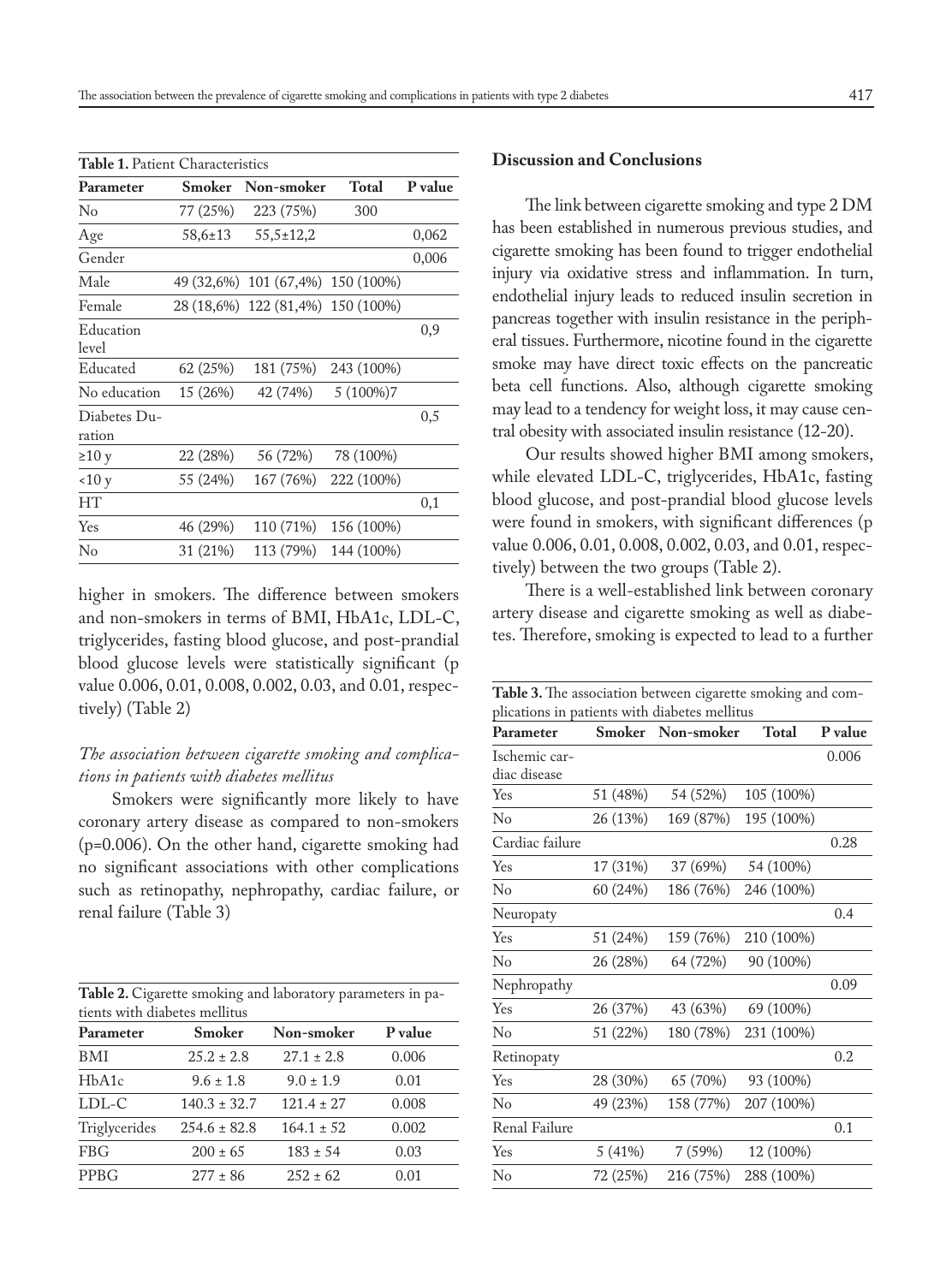increase in the risk of coronary artery disease among diabetic patients (21-23).

In our study sample consisting of diabetic individuals, the prevalence of cigarette smoking was 25%. In the US, the reported prevalence of cigarette smoking among type 1 diabetics over 20 years of age was 34%, while the corresponding figure in the same age group was 40% for type 2 diabetes mellitus (24). Again, the reported prevalence of cigarette smoking in a diabetic cohort from Atlanta was 27.3% (26). Cigarette smoking has been shown to induce insulin resistance and lead to an increased risk of type 2 diabetes. Also, the increase in HbA1c was found to positively correlate with the intensity of smoking. Similarly, smoking has been linked with dyslipidemia. Wakabayashi (29) showed that cigarette smoking among diabetic patients is not only associated with increased lipid parameters, but also with increased cardiovascular risk (29).

Similar to previous reports, we found an elevated risk of coronary artery disease with smoking in our diabetic patients. These and other findings clearly suggest that reduced rates of cigarette smoking, a major and preventable risk factor for morbidity and mortality in diabetes and coronary artery disease both in Turkey and other countries, may provide significant public health benefits. Therefore, all healthcare professionals and related parties should be showing concerted efforts to reduce smoking rates in the population.

## **Limitations**

Although this was a cross-sectional study that is unable to be representative of the general population and that did not include comparisons between the amount of cigarette consumption and complications, it is clear that health authorities should focus on health campaigns aimed at reducing rates of cigarette smoking.

#### **References**

 1. Türkiye Endokrinoloji ve Metabolizma Derneği (TEMD): Diabetes Mellitus Çalışma ve Eğitim Grupları 2009. Diabetes Mellitus ve Komplikasyonlarının Tanı Tedavi ve İzlem Klavuzu.4. Baskı. İstanbul, 2009.

- 2. American Diabetes Association: Standards of medical care in diabetes-2011. Diabetes Care, 2011;34 (1):11-61.
- 3. World Health Organization. WHO Report On The Global Tobacco Epidemic, Brazil 2008.
- 4. Öğüş C, Özdemir T, Kara A, Şenol Y, Çilli A. Akdeniz Üniversitesi Tıp Fakültesi Dönem I ve VI Öğrencilerinin Sigara İçme Alışkanlıkları. Akciğer Arşivi 2004; 5:139-142.
- 5. Er A, Bekir C, Nayır T, Aykent N, Ongel K. Ocular vasodynamic changes in adolescent smokers. Opsta Medicina 2009; 15(3-4):126-32.
- 6. Elmadhoun W.M., Noor SK, Ibrahim AA, Bushara SO, Ahmed MH. Prevalence of diabetes mellitus and its risk factors in urban communities of north Sudan: populationbased study. J Diabetes 2016;8: 839–46.
- 7. Awadallaa Heitham, Noorb Sufian K, ElmadhouncWadie M, AlmobarakdAhmed O, Elmake Nehad, Abdelazizf Sulaf I, et al. Diabetes complications in Sudanese individuals with type 2 diabetes: overlooked problems in Sub-Saharan Africa? Diabetes Metab Syndr. 2017 December; 11 Suppl 2: S1047-51.
- 8. Eltom MA, Babiker Mohamed AH, Elrayah-Eliadarous H, Yassin K, Noor SK, Elmadhoun WM, et al. Increasing prevalence of type 2 diabetes mellitus and impact of ethnicity in north Sudan. Diabetes Res Clin Pract 2018;136(February) 93–9, doi:http://dx.doi.org/10.1016/j.diabres.2017.11.034 Epub 2017 Dec 2.
- 9. LaRowe TL, Piper ME, Schlam TR, Fiore MC, Baker TB. Obesity and smoking: comparing cessation treatment seekers with the general smoking population. Obesity (Silver Spring) 2009;17: 1301–5.
- 10. Jong-Hyuck K, Wi-Young S. Association of smoking frequency and cigarette consumption with obesity in Korean adolescents. Bratisl Lek Listy 2012;113:599–603.
- 11. Fang H, Ali MM, Rizzo JA. Does smoking affect body weight and obesity in China? Econ Hum Biol 2009;7: 334–50.
- 12. Facchini FS, Hollenbeck CB, Jeppesen J, Chen YD, Reaven GM. Insulin resistance and cigarette smoking. Lancet. 1992;339(8802):1128-30.
- 13. Attvall S, Fowelin J, Lager I, Von Schenck H, Smith U. Smoking induces insulin resistanceea potential link with the insulin resistance syndrome. J Intern Med. 1993;233(4):327-32.
- 14. van der Vaart H, Postma DS, Timens W, ten Hacken NH. Acute effects of cigarette smoke on inflammation and oxidative stress: a review. Thorax. 2004;59(8):713-21.
- 15. Yanbaeva DG, Dentener MA, Creutzberg EC, Wesseling G, Wouters EFM. Systemic effects of smoking. Chest. 2007;131(5):1557-66.
- 16. Chowdhury P, MacLeod S, Udupa KB, Rayford PL. Pathophysiological effects of nicotine on the pancreas: an update. Exp Biol Med. 2002;227(7):445-54.
- 17. Barrett-Connor E, Khaw KT. Cigarette smoking and increased central adiposity. Ann Intern Med. 1989; 111(10): 783-7.
- 18. Troisi RJ, Heinold JW, Vokonas PS, Weiss ST. Cigarette smoking, dietary intake, and physical activity: effects on